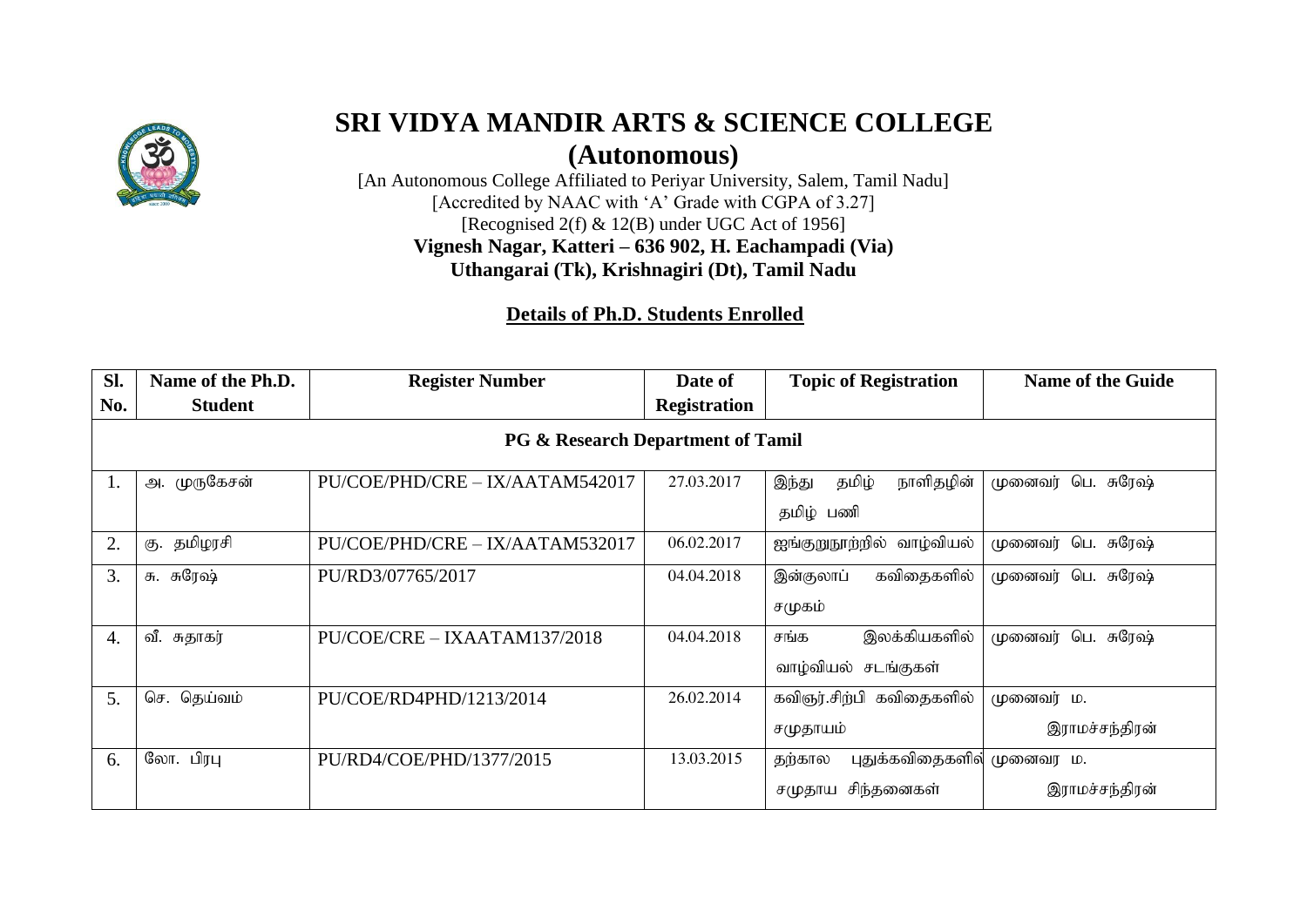| PG & Research Department of Commerce |                |                             |            |                                  |                |  |
|--------------------------------------|----------------|-----------------------------|------------|----------------------------------|----------------|--|
| 9.                                   | S. Priyadeepa  | PU/R/RD3/07765/2017         | 24.11.2017 | Impact of GST on Indian          | Dr. C. Gomathi |  |
|                                      |                |                             |            | Automobiles Sector - A           |                |  |
|                                      |                |                             |            | study with Reference to          |                |  |
|                                      |                |                             |            | Passenger Car Segment            |                |  |
| 10.                                  | R. Thamodiran  | PU/COE/CRE-IX/AACOM116/2017 | 24.11.2017 | A Study on Challenges and        | Dr. C. Gomathi |  |
|                                      |                |                             |            | Problems<br>of<br>Young          |                |  |
|                                      |                |                             |            | Entrepreneur with Special        |                |  |
|                                      |                |                             |            | Reference to Krishnagiri         |                |  |
|                                      |                |                             |            | <b>District</b>                  |                |  |
| 11.                                  | Arshiya Khanum | PU/COE/CRE-IX/AACOM133/2018 | 04.06.2018 | A Comparative Study on           | Dr. C. Gomathi |  |
|                                      |                |                             |            | benefits and challenges of       |                |  |
|                                      |                |                             |            | CHIT Fund<br><b>SIP</b><br>and   |                |  |
|                                      |                |                             |            | Investor5s in Bangalore          |                |  |
| 12.                                  | J. Vahitha     | PU/COE/CRE-IX/AACOM134/2018 | 04.06.2018 | of<br><b>SIDBI</b><br>in<br>Role | Dr. C. Gomathi |  |
|                                      |                |                             |            | Promoting<br>Entrepreneur        |                |  |
|                                      |                |                             |            | Reference<br>with<br>to          |                |  |
|                                      |                |                             |            | Krishnagiri District             |                |  |
| PG & Research Department of Physics  |                |                             |            |                                  |                |  |
| 43                                   | K. Akila       | PU/R/RD/26246/2015          | 11.08.2016 | Dye Sensitized Solar Cells       | Dr. K.M. Prabu |  |